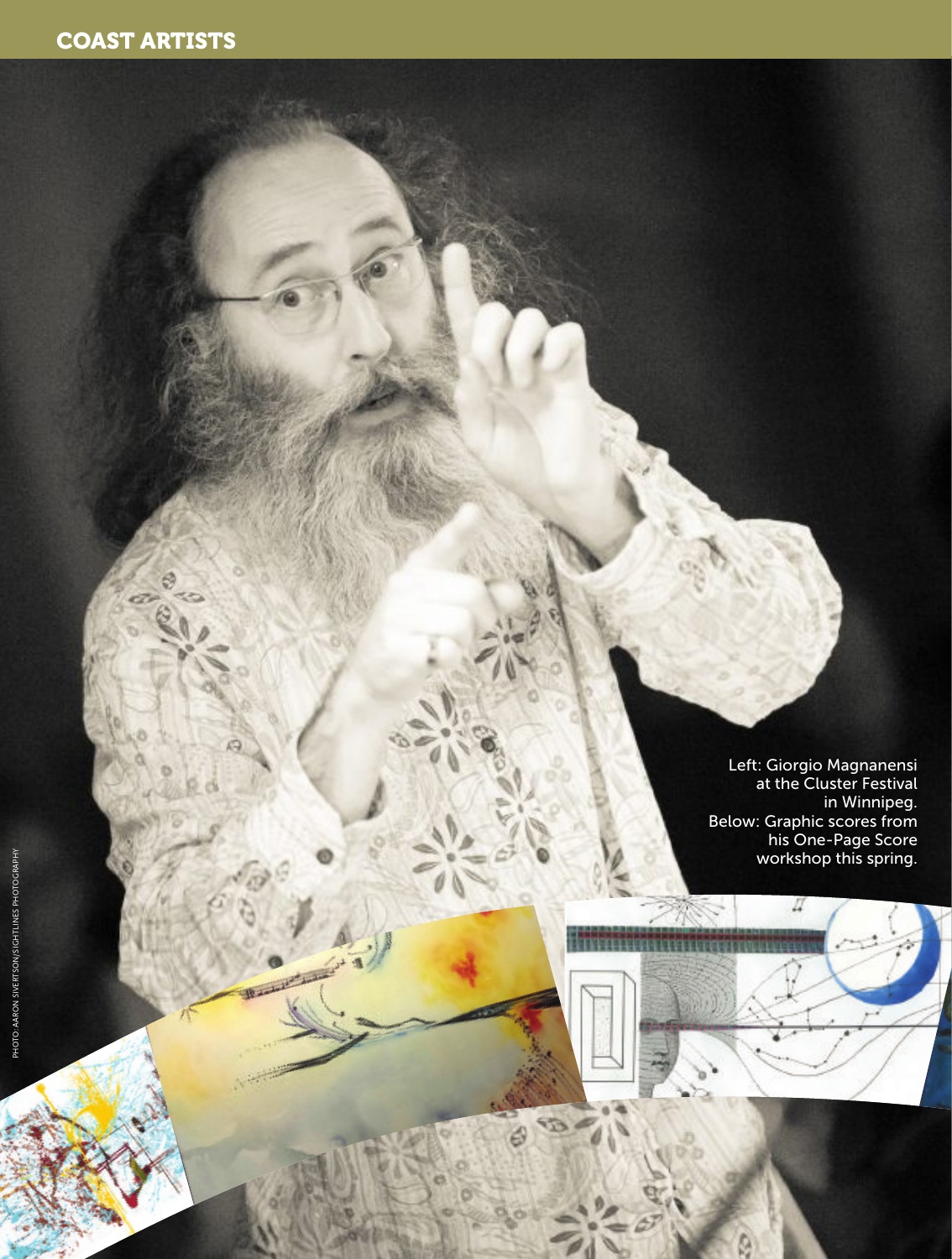## A Musical Engagement GIORGIO MAGNANENSI WORKS TO BUILD

AN INCLUSIVE MUSICAL COMMUNITY

## STORY BY IAN MCLATCHIE

N GIORGIO MAGNANENSI'S MUSICAL universe, people hear with their eyes and see with their ears, and trees and spiderwebs sing. It's a place where journeys are more important than destinations and beauty counts less than the sheer joy of making noise.

Since moving to British Columbia almost 20 years ago, Giorgio has helped define a revolutionary new role for music within the larger community. He has created forms and performance environments which break down traditional barriers between audience and performer, music and sound, contemplative art and spontaneous modes of expression.

Giorgio's early musical life followed a more conventional path. Born into a musical family in Bologna in 1960, he began serious training in piano at age ten and went on to earn a string of music degrees, including a doctorate in composition from the National Academy in Rome. He served as principal conductor of several Italian orchestras, created electronic soundscapes for La Scala and was a guest lecturer in Japan,

Ireland, France and Syria.

By 1990, Giorgio held a tenured professorship in Parma and conducted two ensembles in Bologna. His future was secure, but he felt a growing unease with the autocratic role that was thrust upon him.

"I'm not here to tell people what to do," he says. "I like dialogue and exchange and sharing because I'm willing to change my mind, willing to put myself in a different position."

Giorgio felt estranged from the prevailing view of music as a specialized discipline. "Music is not the privilege of a few," he says. "In other traditions, music is part of everyday life, a form of living, not just an object that we exercise as an aesthetic form on special occasions."

From his first visit to Vancouver in 1995, Giorgio sensed the potential for an alternative approach to music, one which drew inspiration from the natural environment and created new and deeper forms of creative engagement. After winning a Government of Canada award, he began postdoctoral research in electronic music at Simon Fraser in 1997. He started teaching at UBC in 2001 and '

 $\rightarrow$